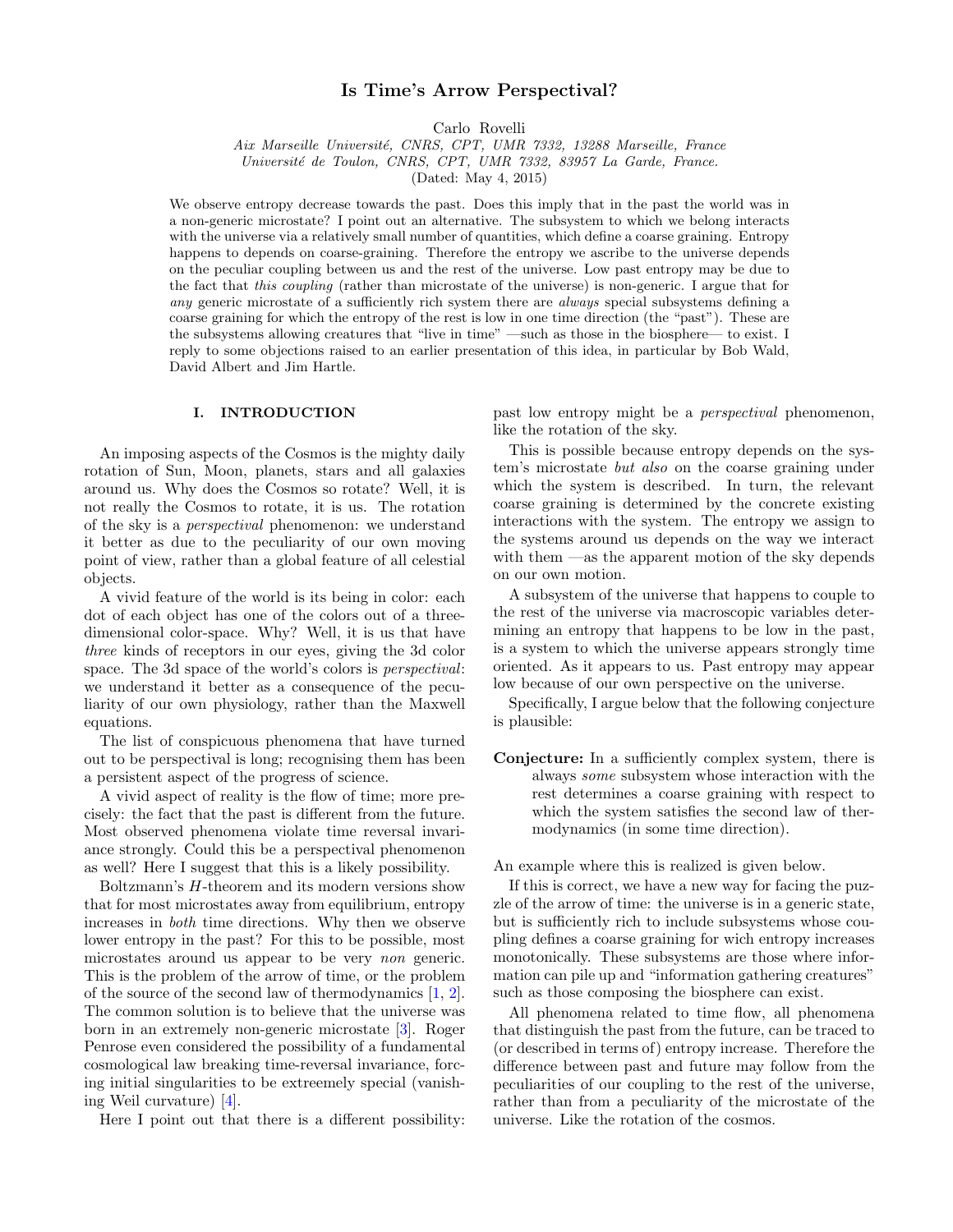## II. A PRELIMINARY CONJECTURE

To start with, consider classical mechanics. Quantum theory is discussed in the last section. It is convenient to use Gibbs' formulation of statistical mechanics rather than Boltzmann's, because Boltzmann takes for granted the split of a system in a large number of equal subsystems (the individual molecules), and this may precisely offuscate the key point in the context of general relativity and quantum field theory, as we shall see.

Consider a classical system with many degrees of freedom in a ("microscopic") state s, element of a phase space Γ, evolving in time as  $s(t)$ . Let  $\{A_n\}$ , be a set of ("macroscopic") observables –real functions on Γ–, labeled by the index  $n$ . This set defines a coarse graining. That is, it partitions  $\Gamma$  in unequal regions where the  $A_n$ are constant. The largest of these regions is the equilibrium region. The entropy of a state s can be defined as the volume of the region where it is located. With a (suitably normalized and time invariant) measure ds, entropy is then

$$
S_{A_n} = \log \int_{\Gamma} ds' \prod_n \delta(A_n(s') - A_n(s)), \tag{1}
$$

where the family of macroscopic observables  $A_n$  is indicated in subscript to emphasise that the entropy depends on the choice of these observables. Notice that this defi-nition applies to any microstate.<sup>[1](#page-1-0)</sup>

As the microstate s evolves in time so does its entropy

$$
S_{A_n}(t) = \log \int_{\Gamma} ds' \prod_{n} \delta(A_n(s') - A_n(s(t))). \tag{2}
$$

Boltzmann's H-theorem and its modern versions imply that under suitable ergodic conditions if we fix the choice of the macroscopic observables  $A_n$ , for most microstates out of equilibrium at  $t_0$ , and for any finite  $\Delta t$ , we have  $S_{A_n}(t_0 + \Delta t) > S_{A_n}(t_0)$  irrespectively of the sign of  $\Delta t$ .

I want to bring the attention, instead, on the dependence of entropy on the family of observables, and enunciate the following first conjecture. If the system is sufficiently complex and ergodic, for most paths  $s(t)$  that satisfy the dynamics and for each orientation of  $t$ , there is a family of observables  $A_n$  such that

$$
\frac{dS_{A_n}}{dt} \ge 0.
$$
\n(3)

In other words, any motion appears to have initial low entropy (and non decreasing entropy) under some coarse graining.



FIG. 1. The same history, seen with different filters: for a filter seeing the yellow balls that are on the right at time  $t_a$ , entropy is low at  $t_a$ . A filter that sees the red balls on the left at  $t_b$  defines an entropy low at  $t_b$ . Since the direction of time flow is determined by increasing entropy, time flows in a different direction with respect to the two different observables.

The conjecture become plausible with a concrete example. Consider a set  $\Sigma$  of N distinguishable balls that move in a box, governed by a time reversible ergodic dynamics. Let the box have an extension  $x \in [-1, 1]$  in the direction of the x coordinate, and be ideally divided in two halves by  $x = 0$ . For any given subset  $\sigma \subset \Sigma$  of balls, define the observable  $A_{\sigma}$  to be the mean value of the x coordinate of the balls in  $\sigma$ . That is, if  $x_b$  is the x coordinate of the ball b, define

$$
A_{\sigma} = \frac{\sum_{b \in \sigma} x_b}{\sum_{b \in \sigma} 1}.
$$
 (4)

Let  $s(t)$  be a generic physical motion of the system, say going from  $t = t_a$  to  $t = t_b > t_a$ . Let  $\sigma_a$  be the set of the balls that are at the right of  $x = 0$  at  $t = t_a$ . The macroscopic observable  $A_a \equiv A_{\sigma_a}$  defines an entropy that in the large N limit and for most motions  $s(t)$  satisfies

$$
\frac{S_{A_a}(t)}{dt} \ge 0.
$$
\n<sup>(5)</sup>

This is the second law of thermodynamics.

But let's now fix the motion  $s(t)$ , and define a different observable as follows. Let  $\sigma_b$  be the set of the balls that are at the left of  $x=0$  at  $t=t_b$ . The macroscopic observable  $A_b \equiv A_{\sigma_b}$  defines an entropy that is easily seen to satisfy

$$
\frac{S_{A_b}(t)}{dt} \le 0.
$$
\n(6)

This is again the second law of thermodynamics, but now in the reversed time  $-t$ . It holds for the generic motion  $s(t)$ , with a specific observable.

This is pretty obvious: if at time  $t_a$  we ideally color in yellow all the balls at the right of  $x = 0$  (See Figure 1), then the state at  $t_a$  is low entropy with the respect to this coarse graining, and the motion mixes the balls and raises the entropy as t moves from  $t_a$  to  $t_b$ . But if instead we color in red the balls that are at the left of  $x=0$  at the time  $t<sub>b</sub>$ , then the reverse is true and entropy increases in the reverse t direction.

<span id="page-1-0"></span><sup>1</sup> This equation defines entropy up to an an additive factor, because phase space volume has the dimension of  $[Action<sup>N</sup>]$ , where  $N$  is the number of degrees of freedom. This is settled by quantum theory, which introduces a unit of action, the Planck constant, whose physical meaning is to determine the minimum empirically distinguishable phase space volume, namely the maximal amount of information in a state. See [\[5\]](#page-5-4).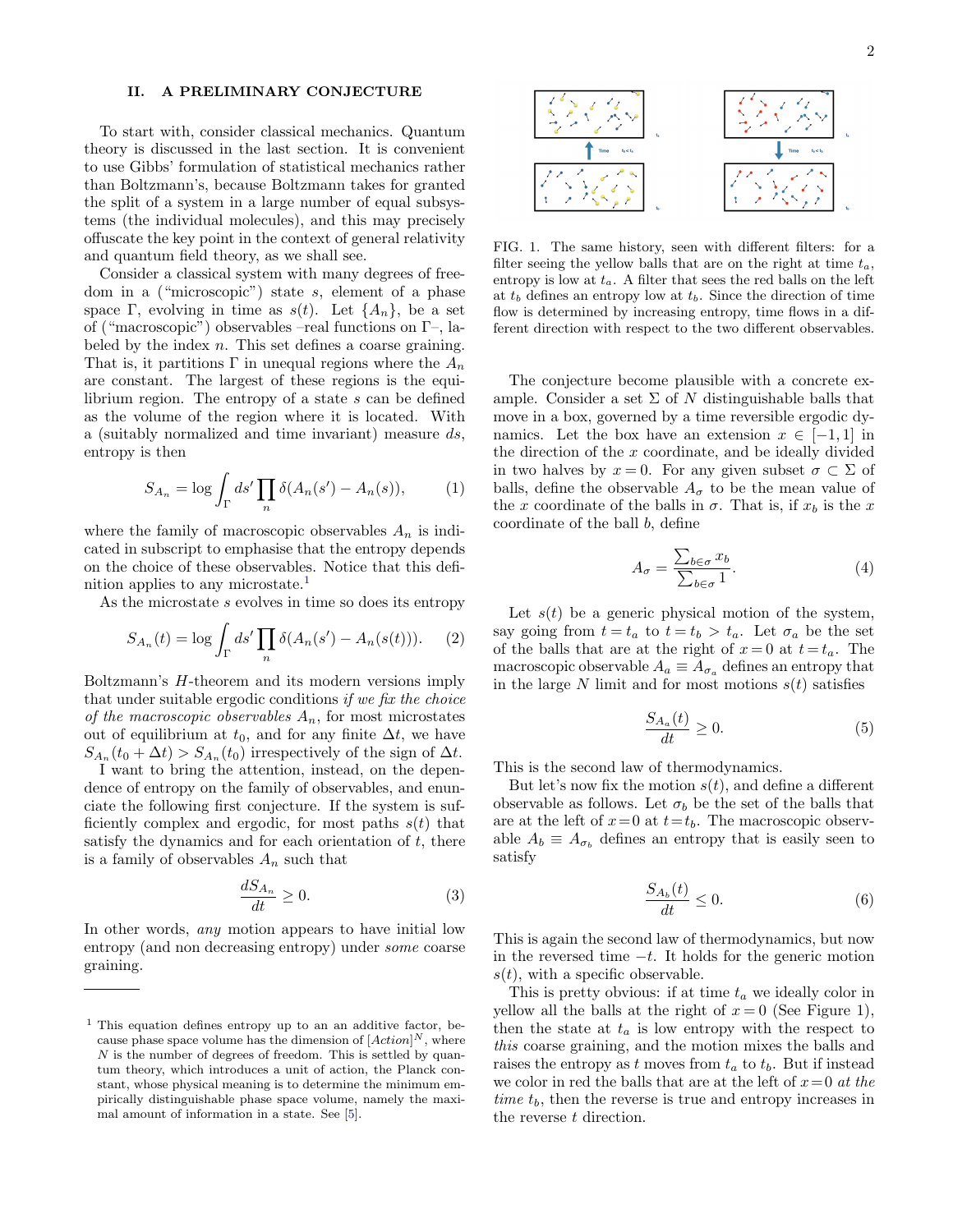The point is simple: for any motion there is a macroscopic family of observables with respect to which the state at a chosen end of the motion has low entropy: it suffices to choose observables that single out well the state at the chosen end. I call these observables, "time oriented". They are determined by the state itself.

This simple example shows that, generically, past low entropy is not a feature of a special physical history of microstates of the system. Each such histories may appear to be time oriented (that is: have increasing entropy) under a suitable choice of macroscopic observables.

Can this observation be related to the fact that we see entropy increase in the world? An objection to this idea is: how can a physical fact of nature, such as the second law, depend on a choice of coarse graining, which —so far— seems subjective and arbitrary? In the next section I argue that there is nothing arbitrary in the choice of the coarse graining and the macroscopic observables. These are fixed by the coupling between subsystems. Different choices of coarse graining represent different possible subsystems.

To pursue the analogy that opens this paper, different reference systems from which the universe can be observed are concretely realised by different rotating bodies, such as the Earth.

## III. TIME-ORIENTED SUBSYSTEMS

The fact that thermodynamics and statistical mechanics require a coarse graining, namely a "choice" of macroscopic observables, appears at first sight to introduce a curious element of subjectivity into physics, clashing with the objectivity of the predictions of science.

But of course there is nothing subjective in thermodynamics. A cup of hot tea does not cool down because of what I know or do not know about its molecules. The "choice" of macroscopic observables is dictated by the ways the system under consideration couples. The macroscopic observables of the system are those coupled to the exterior (in thermodynamics, those that can be manipulated and measured). The thermodynamics and the statistical mechanics of a system defined by a set of macroscopic observables  $A_n$  describes (objectively) the way the system interacts when coupled to another system via these observables, and the way these observables behave.

For instance, the behaviour of a box full of air is going to be described by a certain entropy function if the air is interacting with the exterior via a piston that changes its volume  $V$ . But the *same* air is going to be described by a different entropy function if it interacts with the exterior via two pistons with filters permeable to Oxygen and Nitrogen respectively. See Figure 2. In this case, the macroscopic observables are others and chemical potentials enters the game. It is not our abstract "knowledge" on the relative abundance of Oxygen and Nitrogen that matters: it is the presence or not of a physical cou-



FIG. 2. The same system –here a volume of air– is described by different entropy functions, describing different interactions it can have. Here via its total volume or via the volume of its distinct chemical components.

pling of this quantity to the exterior, and the possibility of their independent variation, to determine which entropy describes the phenomena. Different statistics and thermodynamics of the same box of air describe different interactions of the box with the exterior.

In the light of this consideration, let us reconsider the box of the previous section replacing the abstract notion of "observable" by a concrete interaction between subsystems.

Say we have the  $N$  balls in a box as above, but now we add a new set of  $2^N$  $2^N$  "small" balls<sup>2</sup>, with negligible mass, that do not interact among themselves but interact with the previous ("large") balls as follows. Each small ball is labeled by a subset  $\sigma \subset \Sigma$  and is attracted by the balls in  $\sigma$  and only these, via a force law such that the total attraction is in the direction of the center of mass  $A_{\sigma}$  of the balls in  $\sigma$  (See Figure 3).

Generically, a small ball interacts with a large number of large balls, but it does so only via a single variable:  $A_{\sigma}$ . Therefore it interacts with a statistical system, for which  $A_{\sigma}$  is the single macroscopic observable. For each small ball  $\sigma$ , the "rest of the universe" behaves as a thermal system with entropy  $S_{A_{\sigma}}$ .

It follows form the considerations of the previous sections that given a *generic* motion  $s(t)$  there will generically be at least one small ball, the ball  $\sigma_a$  for which the entropy of the rest of the box is never decreasing in  $t$ , in the thermodynamical limit of large N. (There will also be another small ball,  $\sigma_b$  for which the entropy of the rest of the box is never increasing in t.)

Imagine that the box is the universe and each "small" ball  $\sigma$  is itself a large system with many degrees of freedom. Then generically there is at least one of these, namely  $\sigma_a$  (in fact many) for which the rest of the universe has a low-entropy initial state. In other words, it is plausible to expect the validity of the conjecture stated in the introduction, which I repeat here:

<span id="page-2-0"></span><sup>&</sup>lt;sup>2</sup>  $2^N$  is the number of subsets of  $\Sigma$ , namely the cardinality of its power set.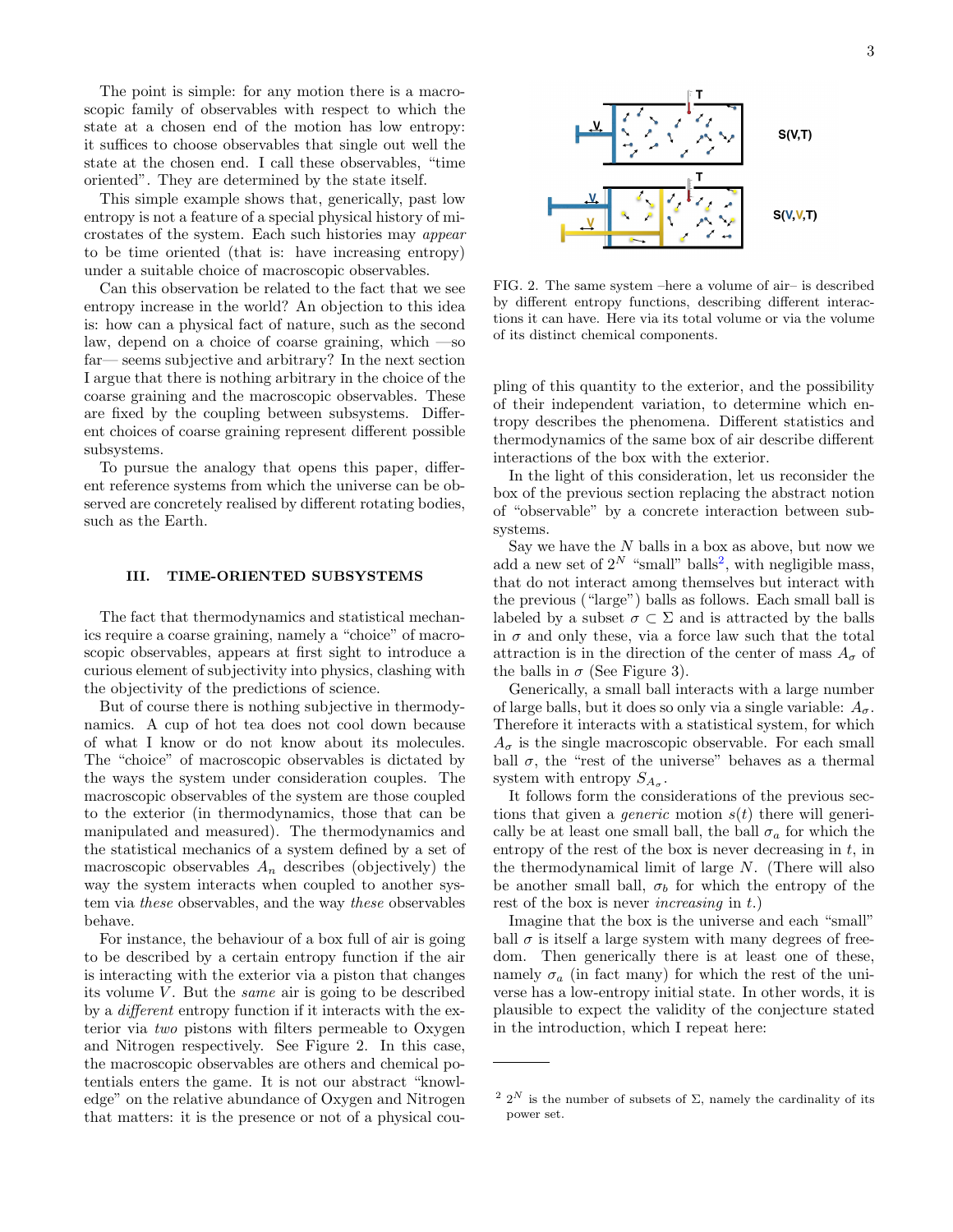

FIG. 3. The "small" balls are represented on top of the box. The yellow and red ones are attracted, respectively, by the large yellow and red balls. Both interact with a statistical system where entropy changes, but entropy increases on the opposite direction with respect of each of them.

Conjecture: In a sufficiently complex system, there is always some subsystem whose interaction with the rest determines a coarse graining with respect to which the system satisfies the second law of thermodynamics (in some time direction).

That is: low past entropy can be fully perspectival.

Now, since  $\sigma_a$  interacts thermodynamically with a universe which was in a low-entropy state in the past, the world seen by  $\sigma_a$  appears organized in time: observed phenomena display marked and consistent arrows of time, which single out one direction.  $\sigma_a$  interacts with a world where entropy increases, hence "time flows" in one specific direction. The world seen by  $\sigma_a$  may include dissipation, memory, traces of the past, and all the many phenomena that characterize the universe as we see it. Within the subsystem  $\sigma_a$ , time oriented phenomena that require the growth of entropy, such as evolution or accumulation of knowledge, can take place. I call such a subsystem a "time oriented".

Could this picture be related to the reason why we see the universe as a system with a low-entropy initial state? Could the low entropy of the universe characterize our own coupling with the universe, rather than a peculiarity of the microstate of the universe?

In the next section I answer to a some possible objections to this idea. Some of these were raised and discussed at the 2015 Tenerife conference on the philosophy of cosmology.

#### IV. OBJECTIONS AND REPLIES

1. Isn't this just shifting the problem? Instead of the mystery of a strange (low past entropy) microstate of the universe, we have now the new problem of explaining why we belong to a peculiar system?

Yes. But it is easier to explain why the Earth happens to rotate, rather than having to come up with a rational for the full cosmos to rotate. The next question addresses the shifted problem.

2. For most subsystems the couplings are such that entropy was not low at one end of time. Why then should we belong to a special subsystem that couples in such a peculiar manner?

Because this is the condition for us to be what we are. We live in time. Our own existence depends on the fact of being in a situation of strong local entropy production: biological evolution, biochemistry, life itself, memory, knowledge acquisition, culture... As emphasized by David Albert, low past entropy is what allows us to reconstruct the past, and have memory and therefore gives us our sense of identity. Being part of a time-oriented subsystem is the condition for all this. This is a mild use of anthropic reasoning. It is analogous to asking why do we live on a planet's surface (non-generic place of the universe) and answering that this is simply what we are: creatures living on ground, needing water and so on. Our inhabiting these quarters of the universe is no more strange than me being born in a place where people happen to speak my own language.

3. Assuming that we choose a coarse graining for which entropy is low at initial time  $t_a$ . Wouldn't then entropy move very fast to a maximum, in the time scale of the molecular interactions, and then just fluctuate around the maximum? (Point raised by Bob Wald).

There are different time scales. The thermalisation time scale can be hugely different from the time scale of the molecular interactions, and in fact it is clearly so in our universe. Given a history of a isolated system, a situation where entropy increases can exist only for a time scale shorter than the thermalisation time. This is precisely the situation in which we are in the universe: the Hubble time is much longer than the time scale of microphysics, but much shorter than the thermalisation time of the visible universe. So, the time scales are fine.

4. The interactions in the real universe are not as arbitrary as in the example of the heavy and small balls. In fact, in the universe there are no more than a small number of fundamental interactions. (Point raised by David Albert).

The fundamental interactions are only a few, but the interaction channels they open are innumerable. The example of the colors makes this clear: the relevant elementary interaction is just the electromagnetic interaction. But our eyes pick up an incredibly tiny component of the electromagnetic waves. They pick up three variables out of an infinite number: they recognise a three dimensional space of colors (with some resolution) out of the virtually infinite dimensional space of waveforms. So we are precisely in the situation of the small balls, which only interact with a tiny fraction of the variables of the external world. It can be argued that these are the most relevant for us. This is precisely the point: it is by interacting with some specific variables that we may pick up time oriented features of the world. Another simple example is a normal radio: it can easily tune on a single band, out of the entire electromagnetic spectrum. We are in a similar situation. For instance, we observe a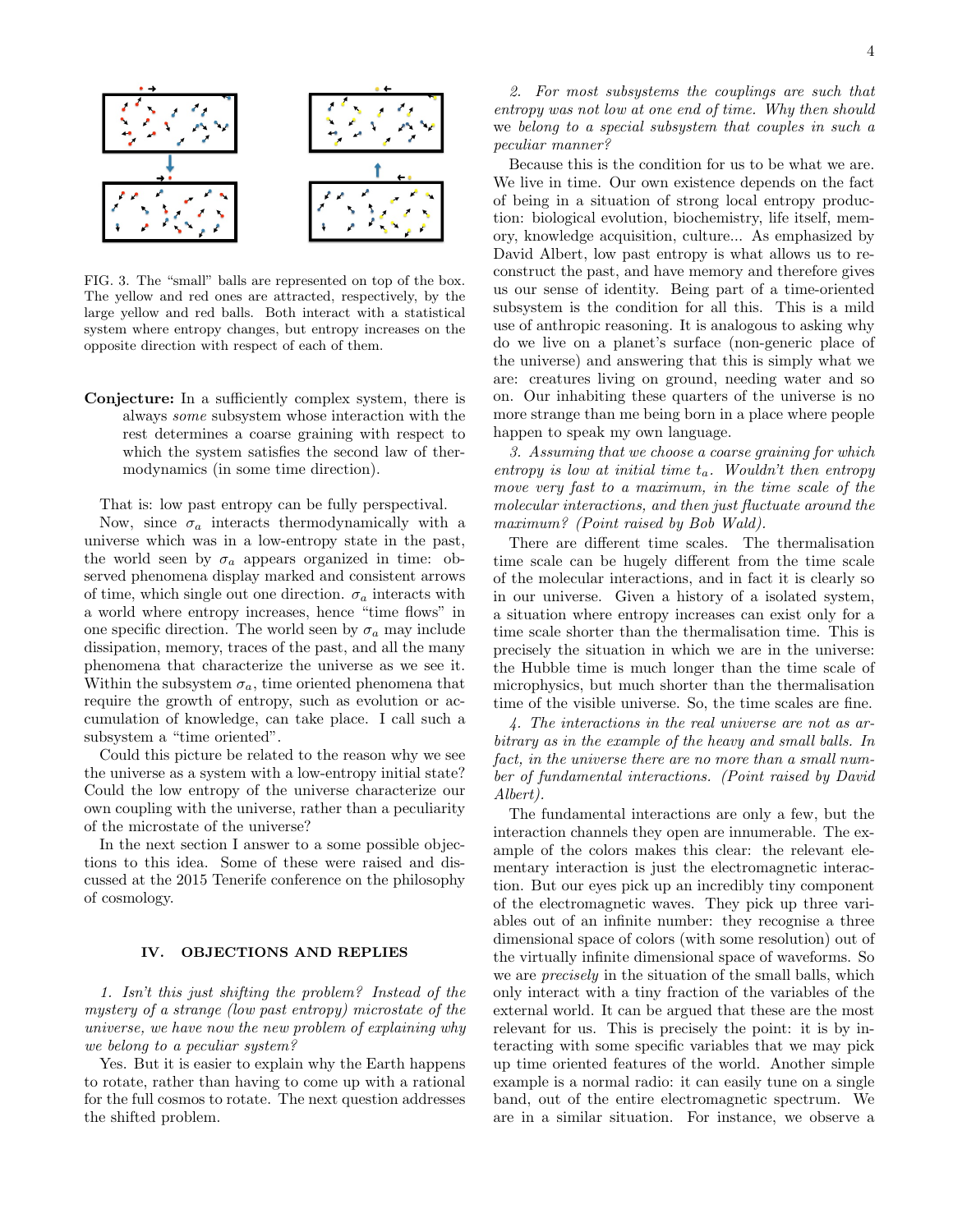relatively tiny range of phenomena, among all those potentially existing in the full range of time scales existing in the 60 orders of magnitude between the Planck time and cosmological time.

5. We see entropy increase in cosmology, which is the description of the whole, without coarse graining.

Current scientific cosmology is not the dynamics of everything: it is the description of an extremely coarse grained picture of the universe. Cosmology is a feast of coarse graining.

6. The observables that we use to describe the world are coarse grained but they are the natural ones.

Too often "natural" is just what we are used to. Considering something "natural" is to be blind to subjectivity. For somebody it is natural to write from left to right. For others, the opposite.

7. Our interactions pick up variables that are determined by the spatio-temporal structure of the world: spacetime integrals of conserved quantities. Quasiclassical domains are determined by these. Are these sufficiently generic for the mechanism you suggest? (Point raised by Jim Hartle).

Yes they are, because spacetime averages of conserved quantities carry a very large amount of information, as our eyes testify. But this point is better raised in the context of quantum gravity, where the spacetime-regions structure is itself an emergent classical phenomenon that requires a quasi-classical domain. The emergence of a spatio-temporal structure from a quantum gravitational context may be related to the emergence of the second low in the sense I am describing here. In both cases there is a perspectival aspect of the emergence.

8. Can the abstract picture of the coarse graining determining entropy be made concrete with an example?

The biosphere is an oriented subsystem of the universe. Consider the thermodynamical framework of life on Earth. There is a constant flow of electromagnetic energy on Earth: incoming radiation from the Sun and outgoing radiation towards the sky. Microscopically, this is a certain complicate solution of Maxwell equation. But as far as life is considered, most details of this solution (such as the precise phase of a single solar photon falling on the Pacific ocean) are irrelevant.

What matters to life on Earth are energy and a certain range of frequency, integrated over small regions. This determines a coarse graining and therefore a notion of entropy. Now the incoming energy is the same as the outgoing energy, but not so for the frequency. The Earth receives energy E (from the Sun) at higher frequency  $\nu_a$ and emits energy (towards the sky) at lower frequency  $\nu_b$ (See Figure 4). This is a fact about the actual solution of the Maxwell equations in which we happen to live. If we take energy and frequency as macroscopical observables, then an entropy is defined by such coarse graining. Roughly, this entropy counts the number of photons; at frequency  $\nu$  the number of photons in a wave of energy E is  $N = E/\hbar \nu$ . If the received energy is emitted at lower frequency, the emitted entropy  $S_b$  is higher than



FIG. 4. Electromagnetic energy enters and exit the Earth. The biosphere interact with coarse grained aspects of it (frequency) with reset to which there is entropy production, and therefore time orientation, on the planet.

the received entropy  $S_a$ . The process produces entropy:  $S_b \gg S_a$ . This entropy production is not a feature of the solution of the Maxwell equations alone: it is a feature of this solution and a set of macroscopic observables (integrated energy and frequency: oriented observables for this solution of the Maxwell equation) to which living systems couple.

Any system on Earth whose dynamics is governed by interactions with  $E$  and  $\nu$  has a source of negative entropy at its disposal. This is what is exploited by the biosphere on Earth to build structure and organization. The point I am emphasising is that what is relevant and peculiar here is not the individual solution of the Maxwell equation describing the incoming and outgoing waves: it is the peculiar manner in which the interaction with this energy is coarse grained by the biosphere.

## V. QUANTUM THEORY AND GENERAL RELATIVITY

Quantum phenomena provide a source of entropy distinct from the classical one generated by coarse graining: entanglement entropy. The state space of any quantum system is described by a Hilbert space  $H$ , with a linear structure that plays a major role for physics. If the system can be split into two components, its state space splits into the tensor product of two Hilbert spaces:  $\mathcal{H}$  =  $\mathcal{H}_1 \otimes \mathcal{H}_2$ , each carrying a subset of observables. Because of the linearity, a generic state is not a tensor product of component states; that is, in general  $\psi \neq \psi_1 \otimes \psi_2$ . This is entanglement. Restricting the observables to those of a subsystem, say system 1, determines a quantum entropy over and above classical statistical entropy. This is measured by the von Neumann entropy  $S = -\text{tr}[\rho \log \rho]$ of the density matrix  $\rho = \text{tr}_{\mathcal{H}_2} |\psi\rangle \langle \psi|$ . Coarse graining is given by the restriction to the observables of a single subsystem.

The conjecture presented in this paper can then be extended to the quantum context. Consider a "sufficiently